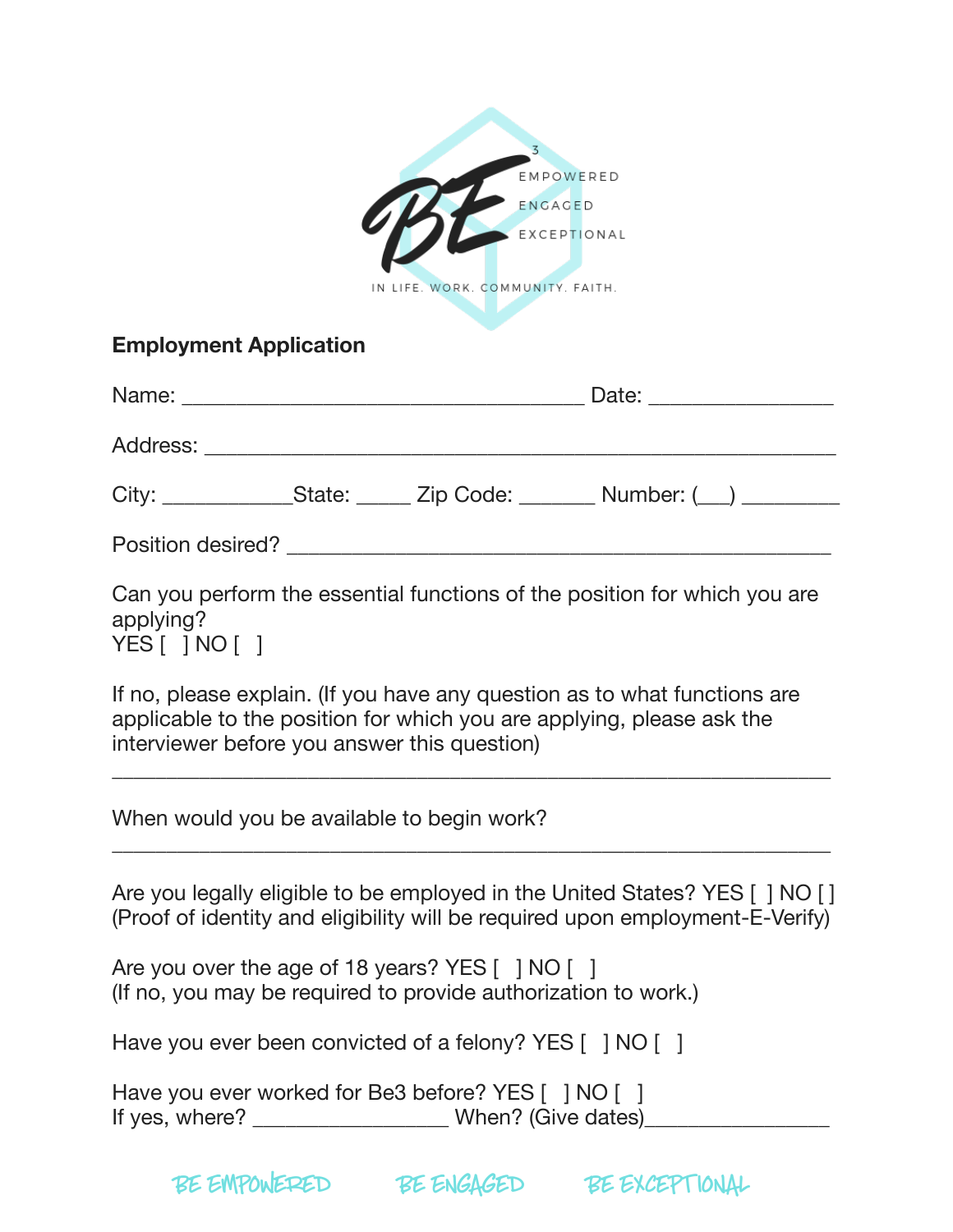Do you have any relatives or friends who work for Be3? YES [ ] NO [ ] If yes, who and what department do they work for?

Have you ever done any volunteer work? YES [ ] NO [ ] If yes, describe: (Omit any volunteer work which reflects your race, color, religion, age, sex, sexual orientation, marital status or disabilities)

 $\_$  , and the set of the set of the set of the set of the set of the set of the set of the set of the set of the set of the set of the set of the set of the set of the set of the set of the set of the set of the set of th \_\_\_\_\_\_\_\_\_\_\_\_\_\_\_\_\_\_\_\_\_\_\_\_\_\_\_\_\_\_\_\_\_\_\_\_\_\_\_\_\_\_\_\_\_\_\_\_\_\_\_\_\_\_\_\_\_\_\_\_\_\_\_\_\_\_

\_\_\_\_\_\_\_\_\_\_\_\_\_\_\_\_\_\_\_\_\_\_\_\_\_\_\_\_\_\_\_\_\_\_\_\_\_\_\_\_\_\_\_\_\_\_\_\_\_\_\_\_\_\_\_\_\_\_\_\_\_\_\_\_\_\_

Are you available to work: DAYS [ ] NIGHTS [ ] WEEKENDS [ ] FULL TIME [ ] PART TIME [ ] SEASONAL [ ]

Days and Hours Available:(If employed, notification must be provided in writing should availability change.)

| Day Sun Mon Tues Wed Thurs Fri Sat Sun |  |  |  |  |
|----------------------------------------|--|--|--|--|
| From:                                  |  |  |  |  |
| To:                                    |  |  |  |  |

Are you presently employed? YES [ ] NO [ ]

If yes, may we contact your employer? YES [ ] NO [ ]

If presently employed, why are you considering leaving?

Do you belong to any professional, business or civic organizations that deal with the position for which you are applying? YES  $\lceil$  | NO  $\lceil$  | If yes, please explain and list offices held: (Omit any organization which reflects your race, color, religion, age, sex, sexual orientation, marital status or disabilities.)

\_\_\_\_\_\_\_\_\_\_\_\_\_\_\_\_\_\_\_\_\_\_\_\_\_\_\_\_\_\_\_\_\_\_\_\_\_\_\_\_\_\_\_\_\_\_\_\_\_\_\_\_\_\_\_\_\_\_\_\_\_\_\_\_\_\_ \_\_\_\_\_\_\_\_\_\_\_\_\_\_\_\_\_\_\_\_\_\_\_\_\_\_\_\_\_\_\_\_\_\_\_\_\_\_\_\_\_\_\_\_\_\_\_\_\_\_\_\_\_\_\_\_\_\_\_\_\_\_\_\_\_\_  $\overline{\phantom{a}}$  , and the contribution of the contribution of the contribution of the contribution of the contribution of the contribution of the contribution of the contribution of the contribution of the contribution of the

\_\_\_\_\_\_\_\_\_\_\_\_\_\_\_\_\_\_\_\_\_\_\_\_\_\_\_\_\_\_\_\_\_\_\_\_\_\_\_\_\_\_\_\_\_\_\_\_\_\_\_\_\_\_\_\_\_\_\_\_\_\_\_\_ \_\_\_\_\_\_\_\_\_\_\_\_\_\_\_\_\_\_\_\_\_\_\_\_\_\_\_\_\_\_\_\_\_\_\_\_\_\_\_\_\_\_\_\_\_\_\_\_\_\_\_\_\_\_\_\_\_\_\_\_\_\_\_\_ \_\_\_\_\_\_\_\_\_\_\_\_\_\_\_\_\_\_\_\_\_\_\_\_\_\_\_\_\_\_\_\_\_\_\_\_\_\_\_\_\_\_\_\_\_\_\_\_\_\_\_\_\_\_\_\_\_\_\_\_\_\_\_\_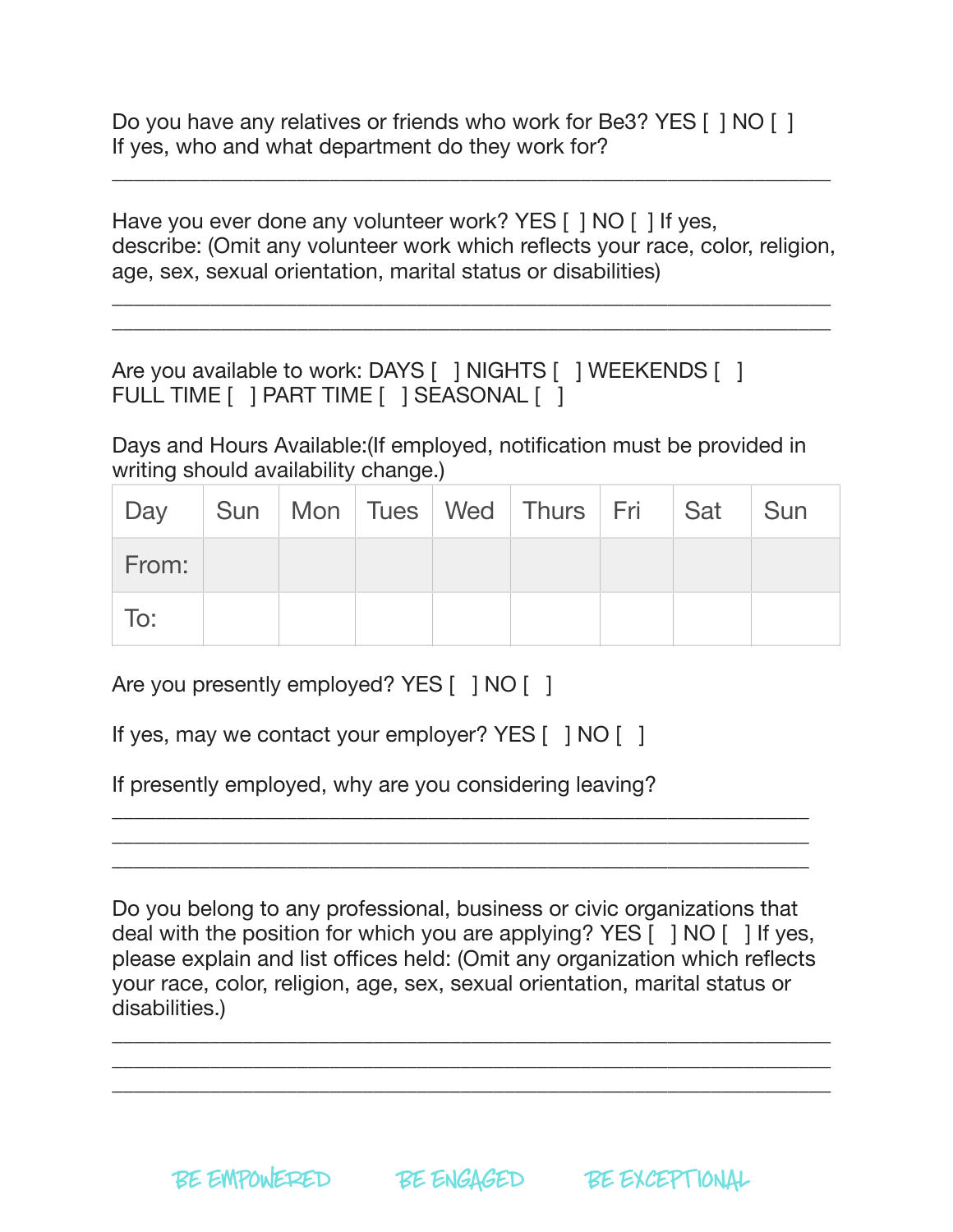| <b>EDUCATION</b>        | Name/<br>Location<br>of School | Course<br><b>of</b><br><b>Study</b> | No. of Years<br>Completed | Diploma<br>or<br>Degree<br><b>Received</b> |
|-------------------------|--------------------------------|-------------------------------------|---------------------------|--------------------------------------------|
| <b>High School</b>      |                                |                                     |                           |                                            |
| College                 |                                |                                     |                           |                                            |
| <b>Trade School</b>     |                                |                                     |                           |                                            |
| Graduate<br><b>Work</b> |                                |                                     |                           |                                            |

Have you completed any courses, seminars and/or training directly related to the position for which you are applying? YES [ ] NO [ ] If yes, please describe:

\_\_\_\_\_\_\_\_\_\_\_\_\_\_\_\_\_\_\_\_\_\_\_\_\_\_\_\_\_\_\_\_\_\_\_\_\_\_\_\_\_\_\_\_\_\_\_\_\_\_\_\_\_\_\_\_\_\_\_\_\_\_\_\_\_\_ \_\_\_\_\_\_\_\_\_\_\_\_\_\_\_\_\_\_\_\_\_\_\_\_\_\_\_\_\_\_\_\_\_\_\_\_\_\_\_\_\_\_\_\_\_\_\_\_\_\_\_\_\_\_\_\_\_\_\_\_\_\_\_\_\_\_  $\overline{\phantom{a}}$  , and the contribution of the contribution of the contribution of the contribution of the contribution of the contribution of the contribution of the contribution of the contribution of the contribution of the

Have you completed any courses, seminars and/or training directly related to the position for which you are applying? YES [ ] NO [ ] If yes, please describe:

\_\_\_\_\_\_\_\_\_\_\_\_\_\_\_\_\_\_\_\_\_\_\_\_\_\_\_\_\_\_\_\_\_\_\_\_\_\_\_\_\_\_\_\_\_\_\_\_\_\_\_\_\_\_\_\_\_\_\_\_\_\_\_\_\_ \_\_\_\_\_\_\_\_\_\_\_\_\_\_\_\_\_\_\_\_\_\_\_\_\_\_\_\_\_\_\_\_\_\_\_\_\_\_\_\_\_\_\_\_\_\_\_\_\_\_\_\_\_\_\_\_\_\_\_\_\_\_\_\_\_ \_\_\_\_\_\_\_\_\_\_\_\_\_\_\_\_\_\_\_\_\_\_\_\_\_\_\_\_\_\_\_\_\_\_\_\_\_\_\_\_\_\_\_\_\_\_\_\_\_\_\_\_\_\_\_\_\_\_\_\_\_\_\_\_\_\_

List academic honors, extracurricular activities, offices held, etc. in high school or college: (Omit any which reflects your race, color, religion, age, sex, sexual orientation, marital status or disabilities.)

 $\overline{\phantom{a}}$  , and the contribution of the contribution of the contribution of the contribution of the contribution of the contribution of the contribution of the contribution of the contribution of the contribution of the \_\_\_\_\_\_\_\_\_\_\_\_\_\_\_\_\_\_\_\_\_\_\_\_\_\_\_\_\_\_\_\_\_\_\_\_\_\_\_\_\_\_\_\_\_\_\_\_\_\_\_\_\_\_\_\_\_\_\_\_\_\_\_\_\_\_ \_\_\_\_\_\_\_\_\_\_\_\_\_\_\_\_\_\_\_\_\_\_\_\_\_\_\_\_\_\_\_\_\_\_\_\_\_\_\_\_\_\_\_\_\_\_\_\_\_\_\_\_\_\_\_\_\_\_\_\_\_\_\_\_\_\_  $\overline{\phantom{a}}$  , and the contribution of the contribution of the contribution of the contribution of the contribution of the contribution of the contribution of the contribution of the contribution of the contribution of the \_\_\_\_\_\_\_\_\_\_\_\_\_\_\_\_\_\_\_\_\_\_\_\_\_\_\_\_\_\_\_\_\_\_\_\_\_\_\_\_\_\_\_\_\_\_\_\_\_\_\_\_\_\_\_\_\_\_\_\_\_\_\_\_\_\_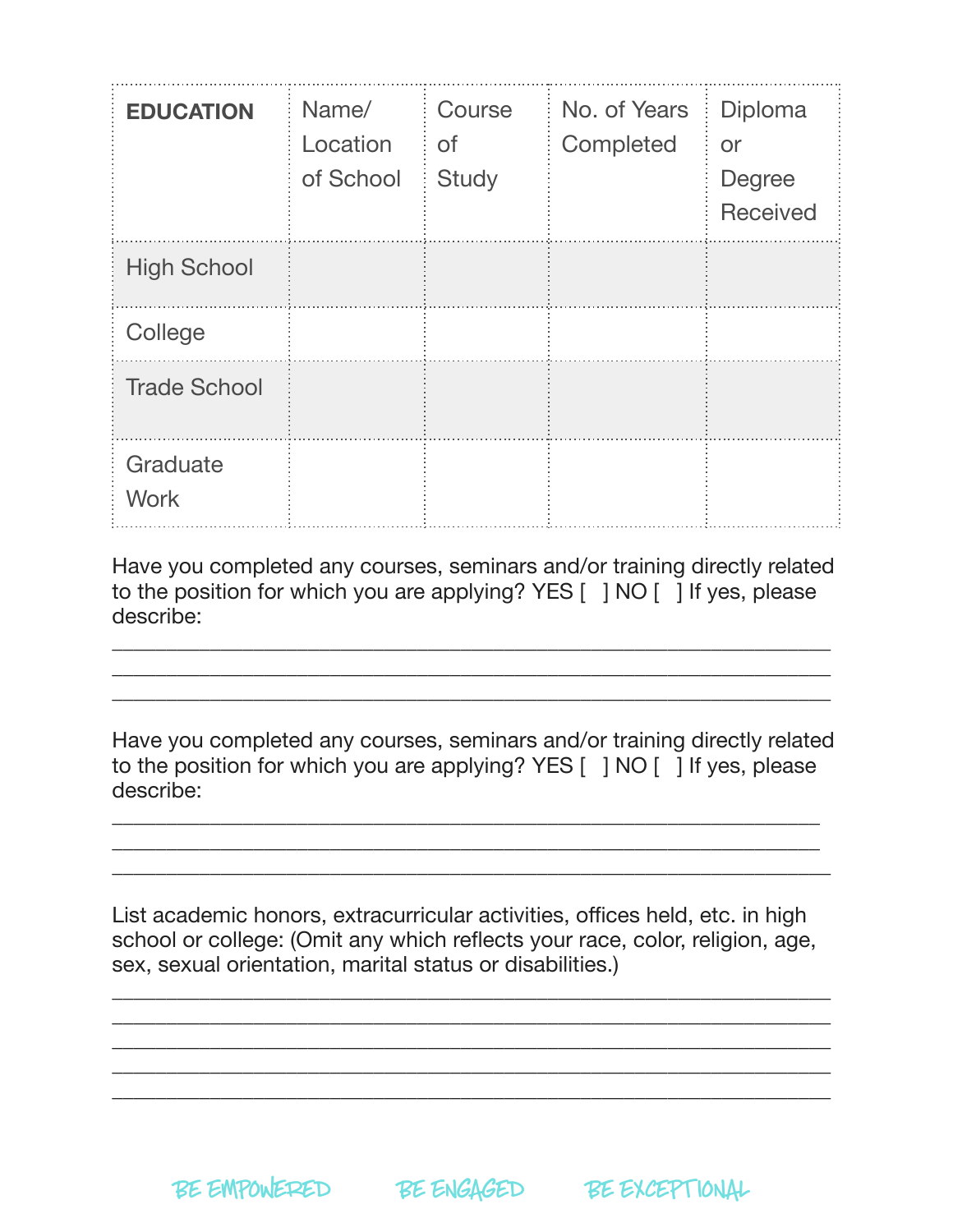## **EMPLOYMENT**

Start with your current or most recent position

|                                                    | Name of Employer:<br>Mame of Employer: Mame of Employer: Mame of Employer: Mame of Employer: Mame of Employer: Mame of Employer: Mame of Employer: Mame of Employer: Mame of Employer: Mame of Employer: Mame of Employer: Mame |
|----------------------------------------------------|---------------------------------------------------------------------------------------------------------------------------------------------------------------------------------------------------------------------------------|
|                                                    |                                                                                                                                                                                                                                 |
|                                                    | Phone: Supervisor: Supervisor:                                                                                                                                                                                                  |
| Job Title:__________________________________       |                                                                                                                                                                                                                                 |
|                                                    | Starting Pay: Ending Pay: Ending Pay:                                                                                                                                                                                           |
|                                                    |                                                                                                                                                                                                                                 |
|                                                    | Reason for Leaving: 1990 and 200 million and 200 million and 200 million and 200 million and 200 million and 20                                                                                                                 |
| May We Contact: YES [ ] NO [ ]                     |                                                                                                                                                                                                                                 |
|                                                    |                                                                                                                                                                                                                                 |
|                                                    |                                                                                                                                                                                                                                 |
|                                                    | Phone: _________________________________Supervisor: ____________________________                                                                                                                                                |
|                                                    |                                                                                                                                                                                                                                 |
|                                                    | Starting Pay: Ending Pay: Ending Pay:                                                                                                                                                                                           |
|                                                    |                                                                                                                                                                                                                                 |
|                                                    |                                                                                                                                                                                                                                 |
| May We Contact: YES [ ] NO [ ]                     |                                                                                                                                                                                                                                 |
|                                                    | Name of Employer:<br>Mame of Employer: Mame of Employer: Mame of Employer: Mame of Employer: Mame of Employer: Mame of Employer: Mame of Employer: Mame of Employer: Mame of Employer: Mame of Employer: Mame of Employer: Mame |
|                                                    |                                                                                                                                                                                                                                 |
|                                                    | Phone: Supervisor: Supervisor:                                                                                                                                                                                                  |
| Job Title:__________________________________       |                                                                                                                                                                                                                                 |
|                                                    | Starting Pay: Ending Pay: Ending Pay:                                                                                                                                                                                           |
|                                                    |                                                                                                                                                                                                                                 |
|                                                    |                                                                                                                                                                                                                                 |
| May We Contact: YES [ ] NO [ ]                     |                                                                                                                                                                                                                                 |
|                                                    | Use an additional sheet of paper if more space is necessary.                                                                                                                                                                    |
| <b>PERSONAL REFERENCES</b>                         |                                                                                                                                                                                                                                 |
|                                                    |                                                                                                                                                                                                                                 |
| Give three references (not relatives or employers) |                                                                                                                                                                                                                                 |
|                                                    | Name: Name: Name: Name: Name: Name: Name: Name: Name: Name: Name: Name: Name: Name: Name: Name: Name: Name: Na                                                                                                                  |
|                                                    |                                                                                                                                                                                                                                 |
|                                                    |                                                                                                                                                                                                                                 |
|                                                    | BE EMPOWERED BE ENGAGED BE EXCEPTIONAL                                                                                                                                                                                          |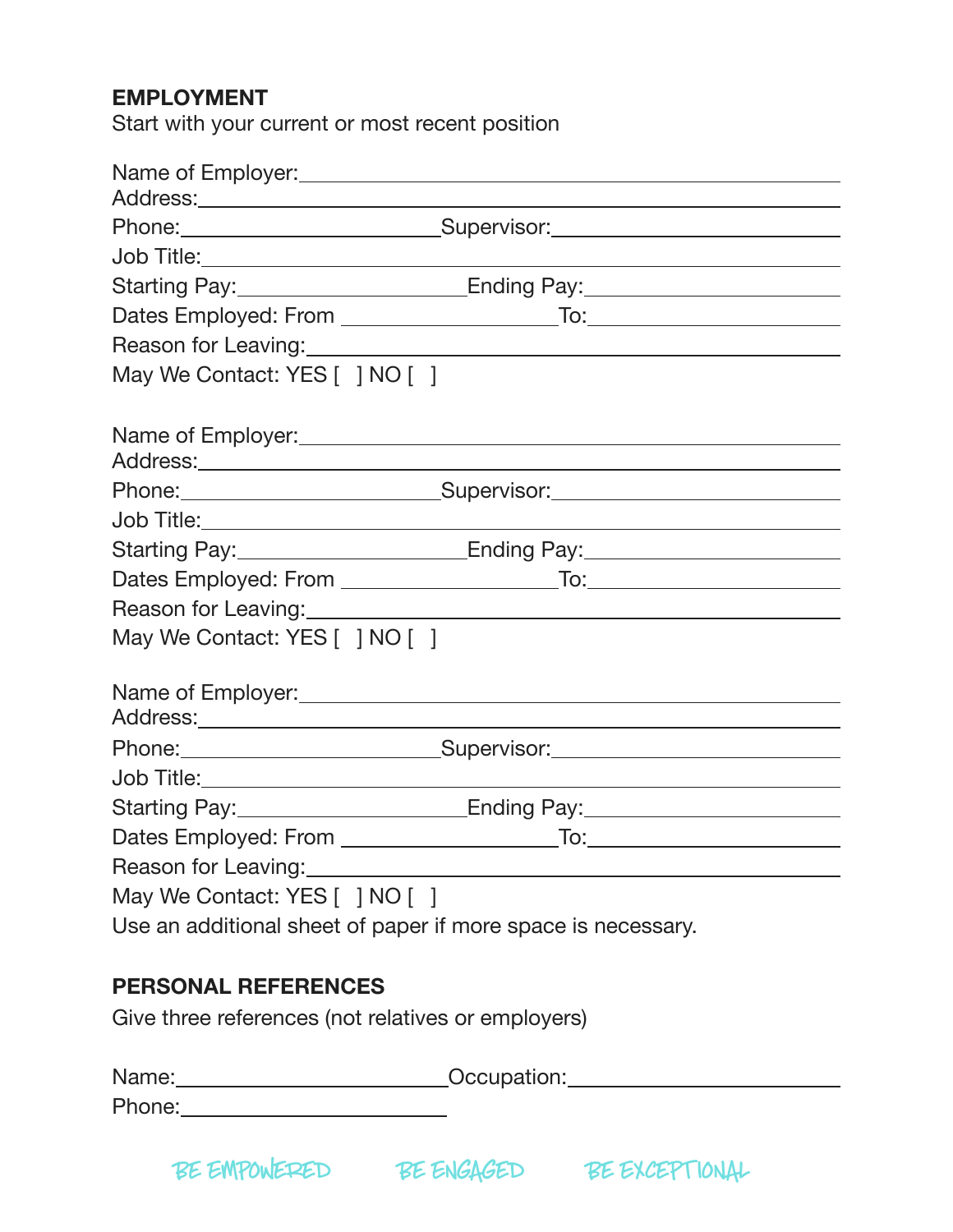## **PERSONAL REFERENCES CONTINUED**

| Name:  | _Occupation: |
|--------|--------------|
| Phone: |              |
|        |              |
| Name:  | Occupation:  |
| Phone: |              |

*Be3 is a non-profit Christian organization that partners with exceptional individuals, families and caregivers to be a bright light and beacon on the hope in the community. It is our belief that God has a plan and a wonderful purpose for everyone. Would you be willing to share a little bit about your faith walk and what faith means to you?* 

*\_\_\_\_\_\_\_\_\_\_\_\_\_\_\_\_\_\_\_\_\_\_\_\_\_\_\_\_\_\_\_\_\_\_\_\_\_\_\_\_\_\_\_\_\_\_\_\_\_\_\_\_\_\_\_\_\_\_\_\_\_\_\_\_\_\_*

*\_\_\_\_\_\_\_\_\_\_\_\_\_\_\_\_\_\_\_\_\_\_\_\_\_\_\_\_\_\_\_\_\_\_\_\_\_\_\_\_\_\_\_\_\_\_\_\_\_\_\_\_\_\_\_\_\_\_\_\_\_\_\_\_\_\_ \_\_\_\_\_\_\_\_\_\_\_\_\_\_\_\_\_\_\_\_\_\_\_\_\_\_\_\_\_\_\_\_\_\_\_\_\_\_\_\_\_\_\_\_\_\_\_\_\_\_\_\_\_\_\_\_\_\_\_\_\_\_\_\_\_\_ \_\_\_\_\_\_\_\_\_\_\_\_\_\_\_\_\_\_\_\_\_\_\_\_\_\_\_\_\_\_\_\_\_\_\_\_\_\_\_\_\_\_\_\_\_\_\_\_\_\_\_\_\_\_\_\_\_\_\_\_\_\_\_\_\_\_ \_\_\_\_\_\_\_\_\_\_\_\_\_\_\_\_\_\_\_\_\_\_\_\_\_\_\_\_\_\_\_\_\_\_\_\_\_\_\_\_\_\_\_\_\_\_\_\_\_\_\_\_\_\_\_\_\_\_\_\_\_\_\_\_\_\_ \_\_\_\_\_\_\_\_\_\_\_\_\_\_\_\_\_\_\_\_\_\_\_\_\_\_\_\_\_\_\_\_\_\_\_\_\_\_\_\_\_\_\_\_\_\_\_\_\_\_\_\_\_\_\_\_\_\_\_\_\_\_\_\_\_\_ \_\_\_\_\_\_\_\_\_\_\_\_\_\_\_\_\_\_\_\_\_\_\_\_\_\_\_\_\_\_\_\_\_\_\_\_\_\_\_\_\_\_\_\_\_\_\_\_\_\_\_\_\_\_\_\_\_\_\_\_\_\_\_\_\_\_ \_\_\_\_\_\_\_\_\_\_\_\_\_\_\_\_\_\_\_\_\_\_\_\_\_\_\_\_\_\_\_\_\_\_\_\_\_\_\_\_\_\_\_\_\_\_\_\_\_\_\_\_\_\_\_\_\_\_\_\_\_\_\_\_\_\_ \_\_\_\_\_\_\_\_\_\_\_\_\_\_\_\_\_\_\_\_\_\_\_\_\_\_\_\_\_\_\_\_\_\_\_\_\_\_\_\_\_\_\_\_\_\_\_\_\_\_\_\_\_\_\_\_\_\_\_\_\_\_\_\_\_\_* 

*Do you Aim to Be3? Would walking alongside exceptional individuals helping them be empowered, be engaged and be exceptional in their lives, communities, work and faith be a good fit for you? Please share a little bit about why you are interested in working with this incredible population?* 

*\_\_\_\_\_\_\_\_\_\_\_\_\_\_\_\_\_\_\_\_\_\_\_\_\_\_\_\_\_\_\_\_\_\_\_\_\_\_\_\_\_\_\_\_\_\_\_\_\_\_\_\_\_\_\_\_\_\_\_\_\_\_\_\_\_\_ \_\_\_\_\_\_\_\_\_\_\_\_\_\_\_\_\_\_\_\_\_\_\_\_\_\_\_\_\_\_\_\_\_\_\_\_\_\_\_\_\_\_\_\_\_\_\_\_\_\_\_\_\_\_\_\_\_\_\_\_\_\_\_\_\_\_ \_\_\_\_\_\_\_\_\_\_\_\_\_\_\_\_\_\_\_\_\_\_\_\_\_\_\_\_\_\_\_\_\_\_\_\_\_\_\_\_\_\_\_\_\_\_\_\_\_\_\_\_\_\_\_\_\_\_\_\_\_\_\_\_\_\_ \_\_\_\_\_\_\_\_\_\_\_\_\_\_\_\_\_\_\_\_\_\_\_\_\_\_\_\_\_\_\_\_\_\_\_\_\_\_\_\_\_\_\_\_\_\_\_\_\_\_\_\_\_\_\_\_\_\_\_\_\_\_\_\_\_\_ \_\_\_\_\_\_\_\_\_\_\_\_\_\_\_\_\_\_\_\_\_\_\_\_\_\_\_\_\_\_\_\_\_\_\_\_\_\_\_\_\_\_\_\_\_\_\_\_\_\_\_\_\_\_\_\_\_\_\_\_\_\_\_\_\_\_*

*\_\_\_\_\_\_\_\_\_\_\_\_\_\_\_\_\_\_\_\_\_\_\_\_\_\_\_\_\_\_\_\_\_\_\_\_\_\_\_\_\_\_\_\_\_\_\_\_\_\_\_\_\_\_\_\_\_\_\_\_\_\_\_\_\_\_*